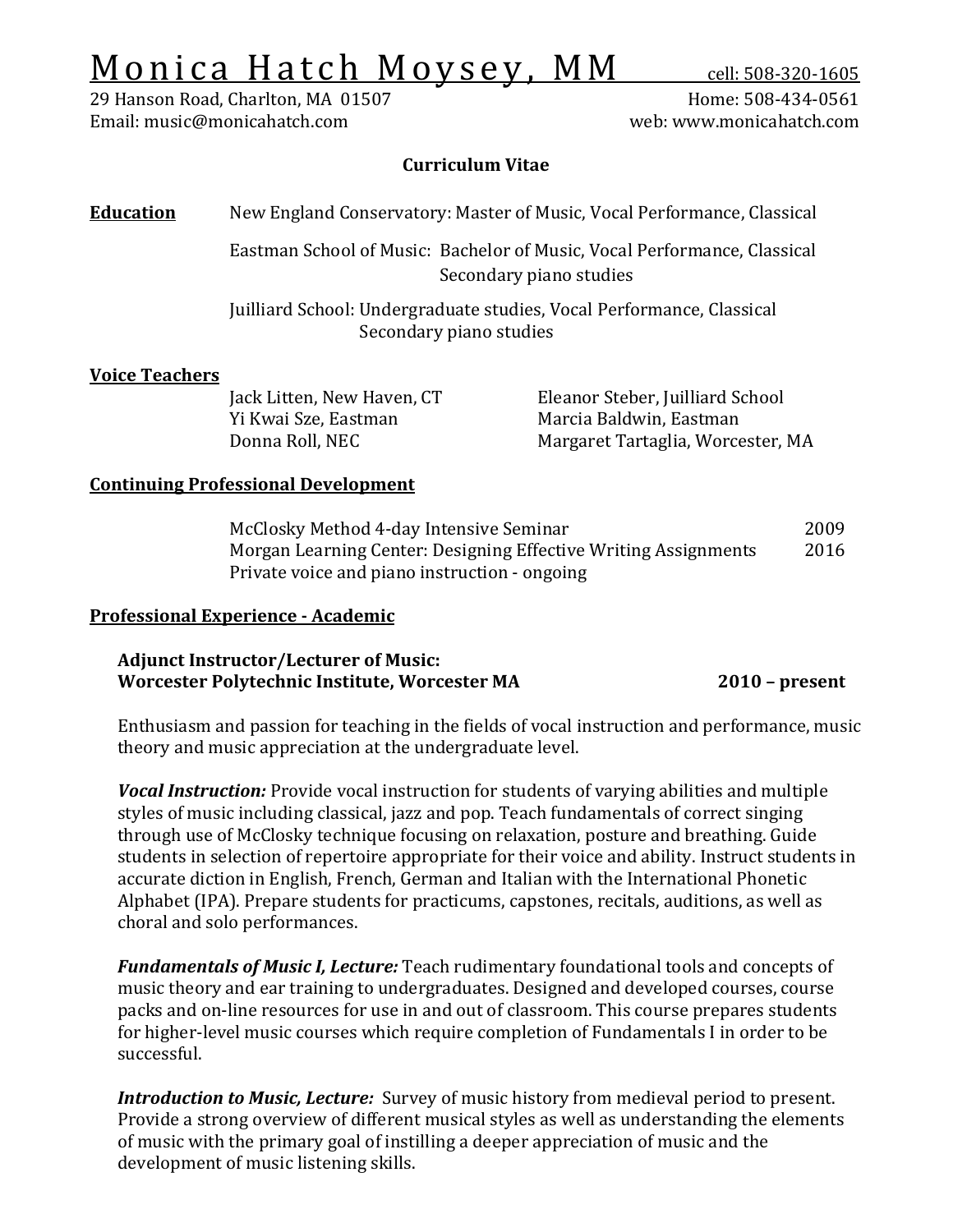# **Voice and Piano Instruction, and Lecturer in Music Appreciation Apple Tree Arts, Grafton, MA 2006 – 2012**

*Vocal Instruction:* Provided one-on-one vocal instruction for students ages 8 years old to adults. Taught fundamentals of correct singing through use of McClosky Technique. Prepared students for recitals, auditions, choral and solo performances.

*Piano Instruction:* Provided private piano instruction for beginning students.

*Lecturer*: Offered continuing education workshops on building a classical and jazz CD library. Provided Master Classes in vocal technique and stylistic approaches for repertoire for the Apple Tree Arts Community Chorus.

### *Performance:*

Presented several classical and jazz concerts in collaboration with fellow faculty.

*Graphic Design:* Designed graphic content for posters, brochures, program covers and print advertising.

# **Vocal Instruction**

| Private Studio                                  | 1986 to present |
|-------------------------------------------------|-----------------|
| Worcester State College, Worcester, MA          | 1996            |
| Clark University, Worcester, MA                 | 1995-96         |
| Wachussett Regional High School, Holden, MA     | 1992            |
| Hyde Park Community Music School, Hyde Park, MA | $1986 - 87$     |

### **Professional Experience – Soloist and Choral**

# **Temple Emmanuel Sinai, Worcester, MA 2015 - present** Soprano soloist and choir section leader for High Holiday services under the direction of Cantor Rachel Reef-Simpson.

### **Handel and Haydn Society, Boston, MA 2010 – present**

Soprano section. Perform regularly with this world-renowned vocal and orchestral ensemble under Artistic Director and Conductor Harry Christophers.

### **Chapel of the Holy Spirit, Assumption College, Worcester, MA 2010 – present**

Chapel Cantor and soloist for Sunday liturgies, holy days, special masses, weddings and funerals.

# **St. John's Catholic Church, Worcester, MA 1998 – present**

Cantor and soloist for liturgies including weekly masses, holy days, weddings and funerals.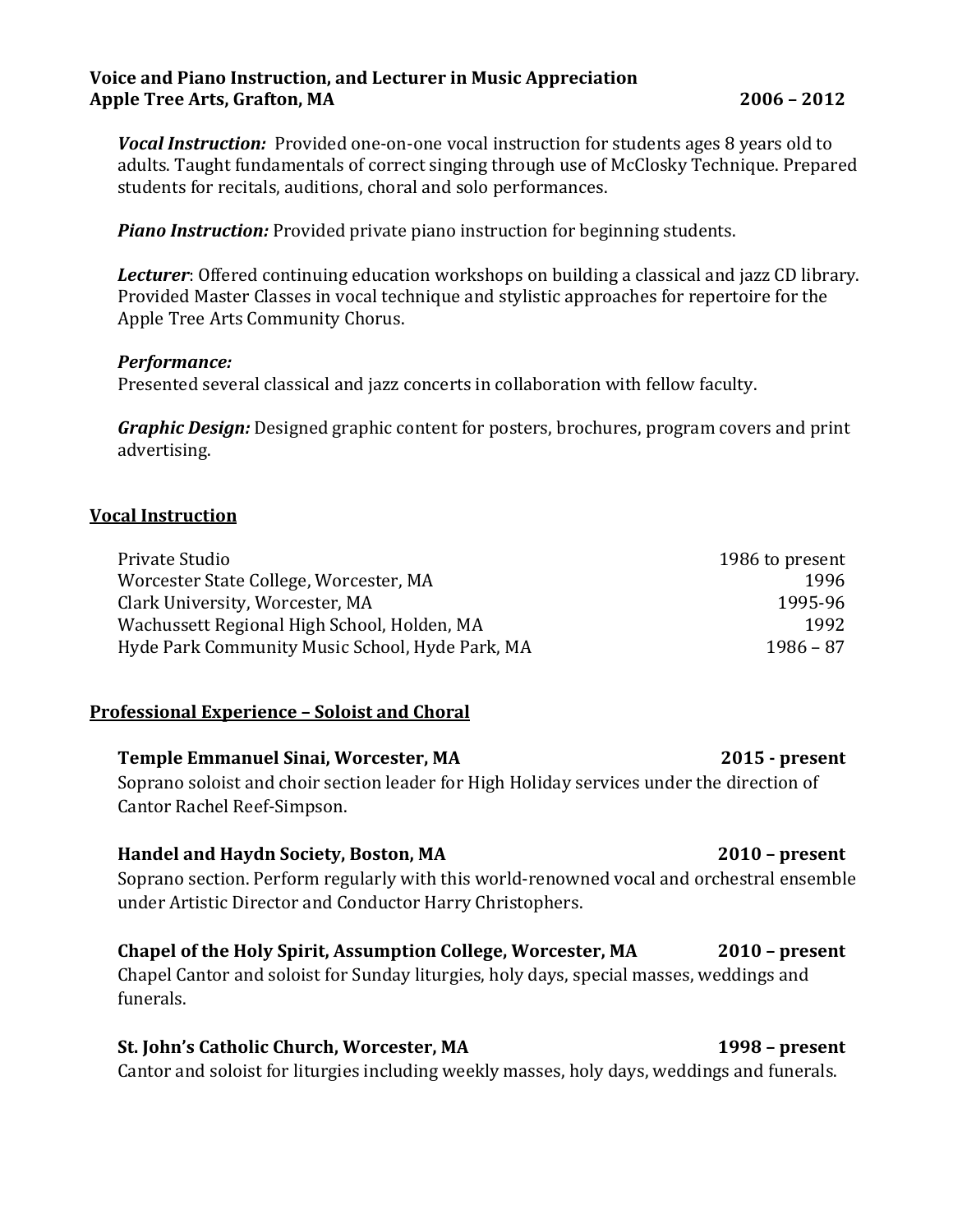# **Select Performances - soloist (s) & ensemble (e)**

| Soprano (e)                        | Handel & Haydn Society                                  | $2010$ - present |
|------------------------------------|---------------------------------------------------------|------------------|
| Mass in Blue $(s)$                 | WPI Jazz Band and Chamber Singers                       | 2018             |
| Darkness and Light (e, s)          | Diamonds from the Dust                                  | 2018             |
| Bach Cantatas 17, 93, 111 (s)      | Salisbury Singers, Worcester, MA                        | 2018             |
| Women of Worcester Gala (s)        | Washburn Hall at Mechanics Hall, Worcester, MA          | 2017             |
| Amadeus Live (e)                   | Symphony Hall, Richard Kaufmann                         | 2017             |
| Vivaldi Magnificat (s, e)          | Diamonds from the Dust, Prof. Choral Ensemble           | 2017             |
| Bach: Father and Son (s)           | <b>Salisbury Singers</b>                                | 2016             |
| Einhorn, Voices of Light (s)       | WPI Chorus & Orchestra, John Delorey conductor          | 2016             |
| Respighi, Laud to the Nativity (s) | Fine Arts Choral, Weymouth, MA Richard Travers          | 2015             |
| Summer Pops July 4th Concert       | Massachusetts Symphony, Alton Baggot                    | 2015             |
| Bach, St. John Passion (s)         | Arcadia Players, Ian Watson                             | 2015             |
| Bach Cantata 1 and 196 (s)         | <b>Salisbury Singers</b>                                | 2015             |
| Todd, Mass In Blue (s)             | WPI Big Band & Masters Singers of Worcester             | 2014             |
| Recital/Schubertiad (s)            | Tuckerman Hall, Worcester, MA                           | 2014             |
| Recital/Schumann and Wolf (s)      | Shrewsbury Congregational Church                        | 2014             |
| Ellington, Sacred Concert (s)      | WPI Big Band & Master Singers of Worcester              | 2013             |
| Baroque Recital (s)                | Worcester Art Museum, Michel Graveline, harpsichord     | 2013             |
| Fauré Requiem (s, e)               | Labyrinth Choir, Anita Kupriss                          | 2013             |
| M. Haydn, Solemn Vespers (s)       | Hampshire Choral Society                                | 2013             |
| Zelenka, Magnificat in D (s)       | Hampshire Choral Society                                | 2013             |
| Bach, Cantata 4 (s)                | <b>Salisbury Singers</b>                                | 2012             |
| Handel Dixit Dominus (s)           | Hampshire Choral Society                                | 2012             |
| Vivaldi, Magnificat (s)            | Hampshire Choral Society                                | 2012             |
| Villa-lobo, Bacchianas No. 5       | WPI Medwin String Ensemble, Douglas Weeks               | 2011             |
| Schubert, Mass in G (s, e)         | Gregorian Choir, Cathedral in Providence, RI            | 2010             |
| Rutter, Requiem (s)                | Apple Tree Arts Community Chorus                        | 2010             |
| M. Haydn, Timete Dominum (s, e)    | Holy Cross College, Worcester, MA                       | 2009             |
| Bach, St. John Passion (s, e)      | St. Paul's Cathedral Choir & Worcester Collegium        | 2009             |
| Bach, Cantata 27 (s)               | Trinity Lutheran Church, Worcester, MA                  | 2009             |
| Fauré, Requiem, (e)                | Portsmouth Abbey, Portsmouth, RI                        | 2009             |
| Handel in the Strand (e)           | Boston Secession, Cambridge, MA                         | 2008             |
| Haydn, Lord Nelson Mass (s, e)     | Arcadia Players, Amherst, MA                            | 2008             |
| Bach, St. John Passion (s, e)      | St. Paul's Cathedral Choir & Worcester Collegium        | 2007             |
| Haydn, Lord Nelson Mass (s)        | St. Paul's Cathedral Choir & Worcester Collegium        | 2007             |
| Handel Recital (s)                 | Trinity Lutheran Church, with Ian Watson, harpsichord   | 2007             |
| Bach, Magnificat (s, e)            | Trinity Lutheran Church, Worcester, MA, John Delorey    | 2007             |
| Baroque Favorites (s)              | Concert, Worcester Collegium, Mechanics Hall, Worcester | 2007             |
| Mozart Mass in C (s, e)            | St. Paul's Cathedral Choir and Orchestra, Worcester, MA | 2007             |
| Ellington, Sacred Concert (s)      | St. John the Evangelist, Winthrop, MA                   | 2007             |
| Summer Pops Concert (s)            | Massachusetts Symphony, Institute Park, Worcester       | 2006-2008        |
| Holiday Pops Concert (s)           | Massachusetts Symphony, Mechanics Hall                  | 2005-2008        |
| Mozart, Requiem (s, e)             | St. Paul's Cathedral Choir and Orchestra, Worcester, MA | 2006             |
| Fauré, Requiem (s, e)              | St. Mark's Church, Southborough, MA                     | 2006             |